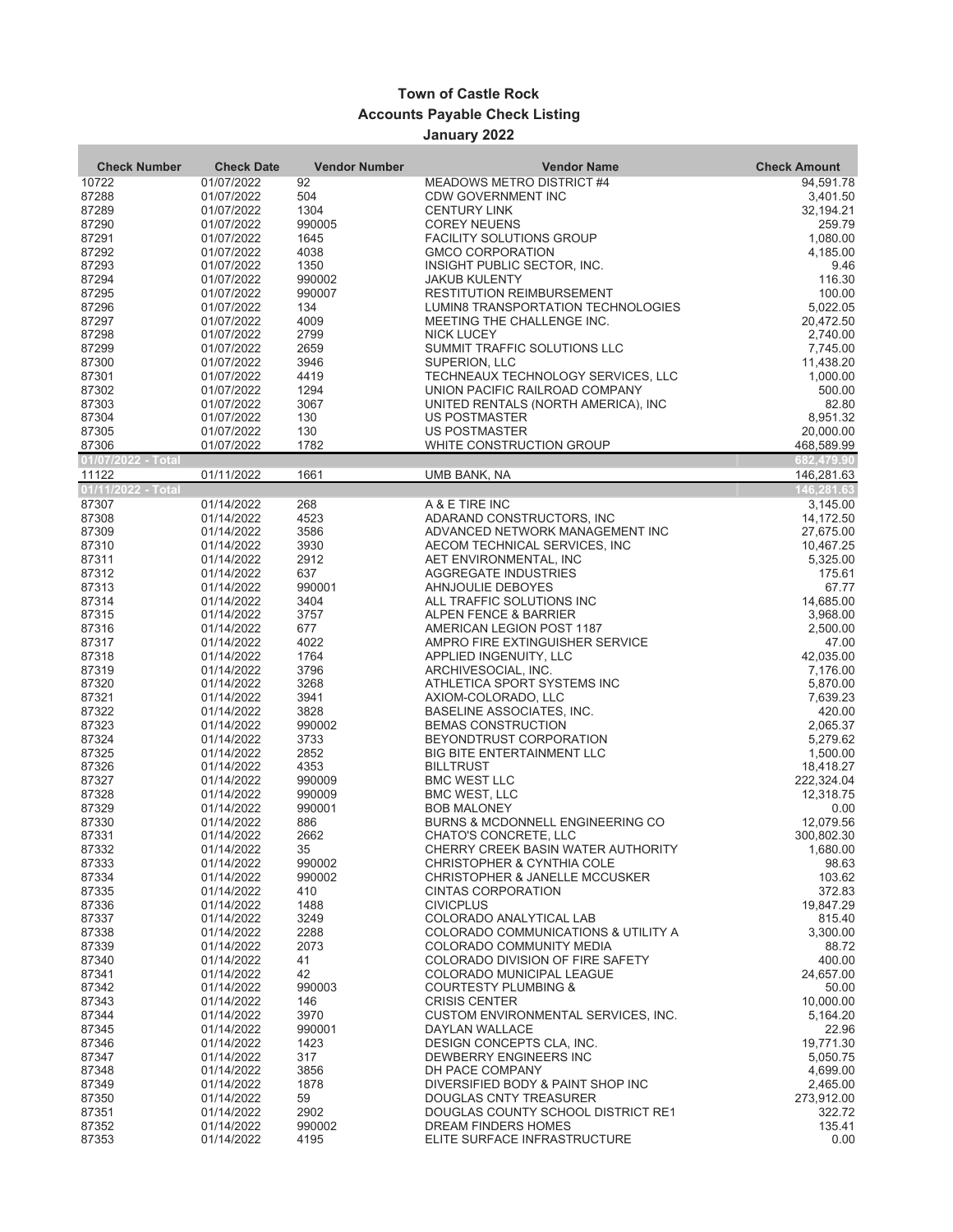| 87354          | 01/14/2022               | 990002           | ELITE SURFACE INFRASTRUCTURE                                                      | 2,600.00              |
|----------------|--------------------------|------------------|-----------------------------------------------------------------------------------|-----------------------|
| 87355          | 01/14/2022               | 990002           | <b>ESCO CONSTRUCTION CO</b>                                                       | 2,300.00              |
| 87356<br>87357 | 01/14/2022               | 2664             | EUROFINS EATON ANALYTICAL INC                                                     | 2,220.00              |
| 87358          | 01/14/2022<br>01/14/2022 | 1645<br>64       | <b>FACILITY SOLUTIONS GROUP</b><br><b>FARIS MACHINERY COMPANY</b>                 | 2,540.45<br>17,470.58 |
| 87359          | 01/14/2022               | 3323             | FERNO WASHINGTON, INC.                                                            | 1,035.32              |
| 87360          | 01/14/2022               | 400              | <b>FITNESS TECH LLC</b>                                                           | 755.00                |
| 87361          | 01/14/2022               | 68               | <b>FRONT RANGE FIRE APPARATUS</b>                                                 | 1,045.62              |
| 87362          | 01/14/2022               | 599              | GADES SALES COMPANY INC                                                           | 21,840.00             |
| 87363          | 01/14/2022               | 4347             | GALLS, LLC                                                                        | 1,460.39              |
| 87364          | 01/14/2022<br>01/14/2022 | 336              | <b>GENERAL AIR SERVICE &amp; SUPPLY</b>                                           | 76.56                 |
| 87365<br>87366 | 01/14/2022               | 1231<br>3415     | <b>GEOCYCLE LLC</b><br><b>GILA LLC</b>                                            | 131.25<br>5,748.70    |
| 87367          | 01/14/2022               | 1865             | <b>GRANICUS INC</b>                                                               | 28,360.55             |
| 87368          | 01/14/2022               | 990002           | <b>HANNAH &amp; JOSH SCHLANGER</b>                                                | 90.65                 |
| 87369          | 01/14/2022               | 180              | HDR ENGINEERING INC                                                               | 8,899.62              |
| 87370          | 01/14/2022               | 1219             | <b>HELP &amp; HOPE CENTER</b>                                                     | 10,000.00             |
| 87371          | 01/14/2022               | 302              | HIGHLANDS RANCH LAW ENFRCMNT TRNG                                                 | 7,641.90              |
| 87372          | 01/14/2022               | 3539             | <b>HOLBROOK SERVICE LLC</b>                                                       | 3,230.00              |
| 87373<br>87374 | 01/14/2022<br>01/14/2022 | 990002<br>3599   | <b>HUDICK EXCAVATING</b><br><b>HYDROLOGIK LLC</b>                                 | 2,600.00<br>54.00     |
| 87375          | 01/14/2022               | 3250             | <b>IMAGEMAKERS INC</b>                                                            | 25.00                 |
| 87376          | 01/14/2022               | 1350             | INSIGHT PUBLIC SECTOR, INC.                                                       | 37,228.41             |
| 87377          | 01/14/2022               | 583              | <b>INTEGRATED SYSTEMS</b>                                                         | 10,642.56             |
| 87378          | 01/14/2022               | 990002           | <b>JAMES HUTKAY</b>                                                               | 425.04                |
| 87379          | 01/14/2022               | 990002           | JAY DONALD STARK                                                                  | 307.45                |
| 87380          | 01/14/2022               | 2916             | JOHN ADDISON                                                                      | 1,064.00              |
| 87381<br>87382 | 01/14/2022<br>01/14/2022 | 990002<br>2444   | <b>JOSHUA FRIESEN</b><br>JP & E CONTRACTORS LLC                                   | 225.00<br>700.00      |
| 87383          | 01/14/2022               | 2905             | <b>JRS ENGINEERING CONSULTANT LLC</b>                                             | 3,850.00              |
| 87384          | 01/14/2022               | 4475             | KIEWIT INFRASTRUCTURE CO                                                          | 168.48                |
| 87385          | 01/14/2022               | 990007           | <b>RESTITUTION REIMBURSEMENT</b>                                                  | 100.00                |
| 87386          | 01/14/2022               | 3131             | KIMLEY-HORN AND ASSOCIATES, INC.                                                  | 5,320.00              |
| 87387          | 01/14/2022               | 2726             | KIOWA ENGINEERING CORPORATION                                                     | 4,935.00              |
| 87388          | 01/14/2022               | 990002           | <b>KYLE POE</b>                                                                   | 50.76                 |
| 87389<br>87390 | 01/14/2022<br>01/14/2022 | 1150<br>990001   | L.N. CURTIS & SONS<br><b>LEE GIZZI</b>                                            | 0.00<br>448.50        |
| 87391          | 01/14/2022               | 2281             | LEONARD RICE CONSULTING WATER ENGRS                                               | 8,162.50              |
| 87392          | 01/14/2022               | 134              | LUMIN8 TRANSPORTATION TECHNOLOGIES                                                | 6,624.23              |
| 87393          | 01/14/2022               | 1235             | MARTIN GARAGE DOORS OF COLORADO INC                                               | 1,683.00              |
| 87394          | 01/14/2022               | 92               | <b>MEADOWS METRO DISTRICT #4</b>                                                  | 4,200.00              |
| 87395          | 01/14/2022               | 4009             | MEETING THE CHALLENGE INC.                                                        | 0.00                  |
| 87396          | 01/14/2022               | 990002           | <b>MERITAGE HOMES</b>                                                             | 79.94                 |
| 87397<br>87398 | 01/14/2022<br>01/14/2022 | 1842<br>357      | <b>METRO TRANSPORTATION PLANNING &amp; SO</b><br><b>MINES &amp; ASSOCIATES PC</b> | 1,244.85<br>2,749.18  |
| 87399          | 01/14/2022               | 3555             | MOBILE SOLUTIONS SERVICES HOLDINGS                                                | 215.95                |
| 87400          | 01/14/2022               | 3301             | MOVE LLC                                                                          | 8,500.00              |
| 87401          | 01/14/2022               | 3055             | MS CIVIL SERVICES, LLC                                                            | 4,987.50              |
| 87402          | 01/14/2022               | 966              | MUNICIPAL EMERGENCY SERVICES                                                      | 505.42                |
| 87403          | 01/14/2022               | 4483             | OAK ENVIRONMENTAL LLC                                                             | 79,200.00             |
| 87404          | 01/14/2022               | 3563             | ONE TECHNOLOGY CORPORATION                                                        | 3,500.00              |
| 87405<br>87406 | 01/14/2022<br>01/14/2022 | 990002<br>254    | OPENDOOR PROPERTY TRUST<br>OTIS ELEVATOR COMPANY                                  | 78.03<br>15,780.48    |
| 87407          | 01/14/2022               | 990001           | <b>PAUL SMITH</b>                                                                 | 448.50                |
| 87408          | 01/14/2022               | 990003           | POLO PROPERTIES HOLDINGS LLC                                                      | 34,305.98             |
| 87409          | 01/14/2022               | 942              | PROFORCE LAW ENFORCEMENT                                                          | 1,157.80              |
| 87410          | 01/14/2022               | 3692             | PROTECT YOUTH SPORTS                                                              | 215.95                |
| 87411          | 01/14/2022               | 4378             | PROVIDENCE INFRASTRUCTURE CONSULTAN                                               | 2,865.47              |
| 87412          | 01/14/2022               | 1741             | PSYCHOLOGICAL DIMENSIONS, PC                                                      | 1,225.00              |
| 87413<br>87414 | 01/14/2022<br>01/14/2022 | 588<br>3405      | RESERVE ACCOUNT<br>RHINEHART OIL CO INC                                           | 3,106.81<br>1.885.96  |
| 87415          | 01/14/2022               | 990002           | RICHMOND AMERICAN HOMES                                                           | 368.33                |
| 87416          | 01/14/2022               | 1851             | RICHMOND AMERICAN HOMES OF CO                                                     | 30,000.00             |
| 87417          | 01/14/2022               | 316              | RODGER NEWELL                                                                     | 320.00                |
| 87418          | 01/14/2022               | 3091             | ROYAL TEXTILES PRODUCT COMPANY                                                    | 145.00                |
| 87419          | 01/14/2022               | 1077             | <b>SAFEWARE INC</b>                                                               | 65.62                 |
| 87420          | 01/14/2022               | 1529             | <b>SEDALIA LANDFILL</b>                                                           | 2,885.56              |
| 87421<br>87422 | 01/14/2022<br>01/14/2022 | 990001<br>990001 | <b>SHANNON EKLUND</b><br>SHEILA WALTER                                            | 50.00<br>94.08        |
| 87423          | 01/14/2022               | 2371             | SITEIMPROVE, INC                                                                  | 3,837.67              |
| 87424          | 01/14/2022               | 3832             | SITEONE LANDSCAPE SUPPLY                                                          | 2,038.00              |
| 87425          | 01/14/2022               | 331              | <b>SKYVIEW WEATHER</b>                                                            | 4,740.00              |
| 87426          | 01/14/2022               | 3932             | SPIRIT LAKE, LLC                                                                  | 3,200.00              |
| 87427          | 01/14/2022               | 1846             | STRYKER SALES CORPORATION                                                         | 423.04                |
| 87428          | 01/14/2022               | 189              | <b>T.LOWELL CONSTRUCTION INC</b>                                                  | 214,007.06            |
| 87429          | 01/14/2022               | 3862             | THE HOME DEPOT PRO                                                                | 3,022.83              |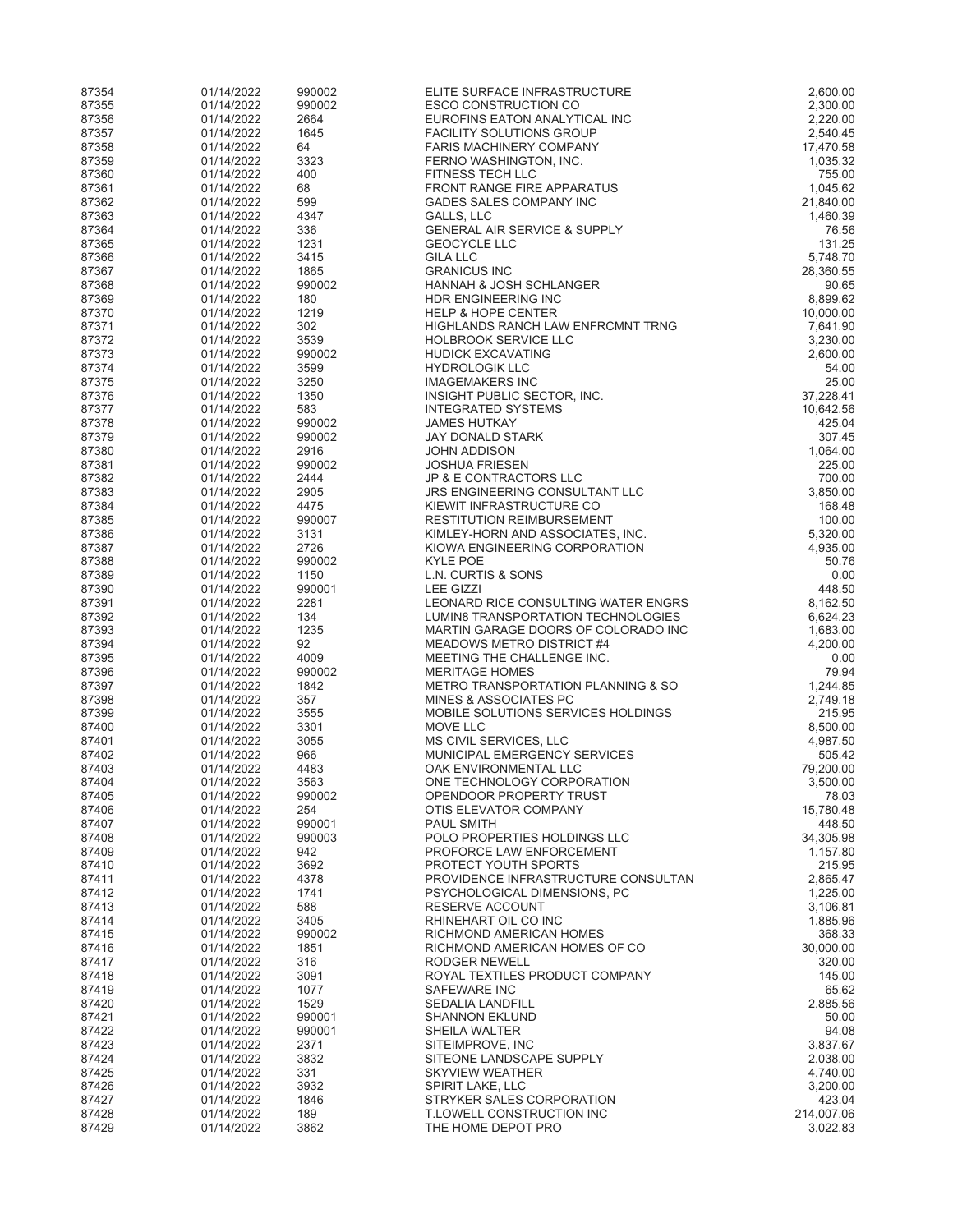| 87430                       | 01/14/2022               | 990002           | <b>TITAN CONSTRUCTION</b>                                           | 330.37                   |
|-----------------------------|--------------------------|------------------|---------------------------------------------------------------------|--------------------------|
| 87431                       | 01/14/2022               | 990002           | <b>TREVOR &amp; GENNIFER GARNER</b>                                 | 71.00                    |
| 87432<br>87433              | 01/14/2022               | 1441             | TRI-COUNTY HEALTH DEPT.<br><b>TYLER TECHNOLOGIES INC</b>            | 385.00<br>13,450.37      |
| 87434                       | 01/14/2022<br>01/14/2022 | 2940<br>990003   | UHAUL/AMERCO                                                        | 100.00                   |
| 87435                       | 01/14/2022               | 521              | UNITED SITE SERVICES OF CO INC                                      | 6,880.00                 |
| 87436                       | 01/14/2022               | 132              | UTILITY NOTIFICATION CNTR OF CO                                     | 3,598.32                 |
| 87437                       | 01/14/2022               | 133              | UTILITY TECHNICAL SVCS INC                                          | 20,465.28                |
| 87438                       | 01/14/2022               | 990002           | VANCE BROTHERS DENVER                                               | 2,600.00                 |
| 87439                       | 01/14/2022               | 558              | VORTEX COLORADO INC                                                 | 520.00                   |
| 87440<br>87441              | 01/14/2022<br>01/14/2022 | 4338<br>4174     | <b>WELLABLE LLC</b><br>WESTERN STATES LAND SERVICES, LLC            | 1,045.00<br>4,775.92     |
| 87442                       | 01/14/2022               | 4445             | <b>WILSON WILLIAMS LLP</b>                                          | 1,518.75                 |
| 87443                       | 01/14/2022               | 137              | WW WHEELER & ASSOCIATES INC                                         | 11,465.00                |
| 87444                       | 01/14/2022               | 990002           | ZILLOW HOMES PROPERTY TRUST                                         | 1,446.71                 |
| 87445                       | 01/14/2022               | 491              | 53 CORPORATION LLC                                                  | 39,851.01                |
| 87446                       | 01/14/2022               | 4195             | ELITE SURFACE INFRASTRUCTURE                                        | 207,404.79               |
| 87447<br>01/14/2022 - Total | 01/14/2022               | 1150             | L.N. CURTIS & SONS                                                  | 7,934.78<br>2,050,465.93 |
| 87448                       | 01/21/2022               | 1318             | A.G. WASSENAAR, INC                                                 | 2,466.00                 |
| 87449                       | 01/21/2022               | 3930             | AECOM TECHNICAL SERVICES, INC                                       | 8,255.00                 |
| 87450                       | 01/21/2022               | 3088             | ALARM SPECIALISTS, INC                                              | 190.00                   |
| 87451                       | 01/21/2022               | 2904             | ASPEN BAKING COMPANY                                                | 49.23                    |
| 87452                       | 01/21/2022               | 3941<br>990002   | AXIOM-COLORADO, LLC                                                 | 4,695.40                 |
| 87453<br>87454              | 01/21/2022<br>01/21/2022 | 2564             | <b>BART / KATHRYN KELLER</b><br><b>BEDROCK LLC</b>                  | 70.25<br>59,301.00       |
| 87455                       | 01/21/2022               | 3000             | <b>BENNETT W HOLMES</b>                                             | 3,600.00                 |
| 87456                       | 01/21/2022               | 2852             | BIG BITE ENTERTAINMENT LLC                                          | 5,400.00                 |
| 87457                       | 01/21/2022               | 4353             | <b>BILLTRUST</b>                                                    | 18,403.59                |
| 87458                       | 01/21/2022               | 4331             | <b>BRENNTAG PACIFIC, INC</b>                                        | 9,095.97                 |
| 87459                       | 01/21/2022               | 886              | BURNS & MCDONNELL ENGINEERING CO                                    | 33,622.95                |
| 87460<br>87461              | 01/21/2022<br>01/21/2022 | 202<br>1308      | CANYON SYSTEMS, INC<br><b>CASTLE ROCK DDA</b>                       | 525.79<br>201,116.00     |
| 87462                       | 01/21/2022               | 556              | CASTLE ROCK DMA                                                     | 37,500.00                |
| 87463                       | 01/21/2022               | 33               | CASTLE ROCK WINNELSON CO                                            | 9,859.40                 |
| 87464                       | 01/21/2022               | 990001           | <b>CATRINA KING</b>                                                 | 5.86                     |
| 87465                       | 01/21/2022               | 990002           | <b>CDI</b>                                                          | 3,108.28                 |
| 87466                       | 01/21/2022               | 26               | CDM SMITH INC.                                                      | 12,162.50                |
| 87467<br>87468              | 01/21/2022<br>01/21/2022 | 3849<br>3046     | <b>CEM SALES &amp; SERVICE</b><br>CHATFIELD RESERVOIR MITIGATION CO | 1,509.55<br>47,200.00    |
| 87469                       | 01/21/2022               | 410              | <b>CINTAS CORPORATION</b>                                           | 630.26                   |
| 87470                       | 01/21/2022               | 21               | <b>CIRSA</b>                                                        | 133,738.00               |
| 87471                       | 01/21/2022               | 21               | <b>CIRSA</b>                                                        | 206,396.10               |
| 87472                       | 01/21/2022               | 1252             | CLEAN HARBORS ENVIRONMENTAL SVCS                                    | 3,793.02                 |
| 87473<br>87474              | 01/21/2022<br>01/21/2022 | 3504<br>990002   | CODE-4 COUNSELING<br><b>COLLIERS ENGINEERING &amp; DESIGN</b>       | 2,160.00<br>225.00       |
| 87475                       | 01/21/2022               | 41               | COLORADO DIVISION OF FIRE SAFETY                                    | 30.00                    |
| 87476                       | 01/21/2022               | 990009           | COLORADO INTERACTIVE LLC                                            | 8,301.88                 |
| 87477                       | 01/21/2022               | 2639             | COMMERCIAL FITNESS SOLUTIONS                                        | 2,954.36                 |
| 87478                       | 01/21/2022               | 1238             | <b>CORE &amp; MAIN LP</b>                                           | 72.01                    |
| 87479                       | 01/21/2022               | 4486             | DAN TORO                                                            | 5,000.00                 |
| 87480<br>87481              | 01/21/2022<br>01/21/2022 | 49<br>2790       | DANA KEPNER COMPANY INC<br>DESIGN WORKSHOP, INC.                    | 15,836.00<br>10,137.03   |
| 87482                       | 01/21/2022               | 4355             | DHE COMPUTER SYSTEMS, LLC                                           | 749.98                   |
| 87483                       | 01/21/2022               | 1204             | DHM DESIGN CORPORATION                                              | 44,945.35                |
| 87484                       | 01/21/2022               | 4014             | DIEXSYS, LLC                                                        | 10,000.00                |
| 87485                       | 01/21/2022               | 3934             | DISCOUNT FLOORING SOLUTIONS LLC                                     | 3,975.00                 |
| 87486                       | 01/21/2022<br>01/21/2022 | 3226             | DOUGLAS COUNTY IMPACT UNIT<br>DOUGLAS CTY YOUTH INITIATIVE          | 2,368.00                 |
| 87487<br>87488              | 01/21/2022               | 678<br>990002    | DOWN TO EARTH COMPLIANCE                                            | 9,900.00<br>2,600.00     |
| 87489                       | 01/21/2022               | 4357             | EAGLE ROCK DISTRIBUTING COMPANY                                     | 345.17                   |
| 87490                       | 01/21/2022               | 990002           | <b>EDNA DOHERTY</b>                                                 | 70.25                    |
| 87491                       | 01/21/2022               | 2496             | EIDE BAILLY LLP                                                     | 250.00                   |
| 87492                       | 01/21/2022               | 1134             | ELISABETH ANNE SALINAS                                              | 75.00                    |
| 87493<br>87494              | 01/21/2022<br>01/21/2022 | 990002<br>990002 | ELITE SURFACE INFRASTRUCTURE<br>ENCINA PROFESSIONAL BUILDING LLC    | 2,300.00<br>1,683.04     |
| 87495                       | 01/21/2022               | 293              | <b>ERO RESOURCES CORP</b>                                           | 2,026.12                 |
| 87496                       | 01/21/2022               | 2664             | EUROFINS EATON ANALYTICAL INC                                       | 6,311.00                 |
| 87497                       | 01/21/2022               | 990002           | <b>EVERETT HUGHES</b>                                               | 80.03                    |
| 87498                       | 01/21/2022               | 2441             | EVOQUA WATER TECHNOLOGIES LLC                                       | 30,212.61                |
| 87499                       | 01/21/2022               | 4529             | <b>FARRIS WHEEL STUDIOS, LLC</b>                                    | 500.00                   |
| 87500<br>87501              | 01/21/2022<br>01/21/2022 | 990002<br>489    | <b>FRED SMITH</b><br><b>FRONTIER FENCE</b>                          | 107.18<br>20,000.00      |
| 87502                       | 01/21/2022               | 1994             | FRONTIER FERTILIZER & CHEMICAL                                      | 11,973.25                |
| 87503                       | 01/21/2022               | 599              | GADES SALES COMPANY INC                                             | 169,203.00               |
| 87504                       | 01/21/2022               | 4347             | GALLS, LLC                                                          | 497.65                   |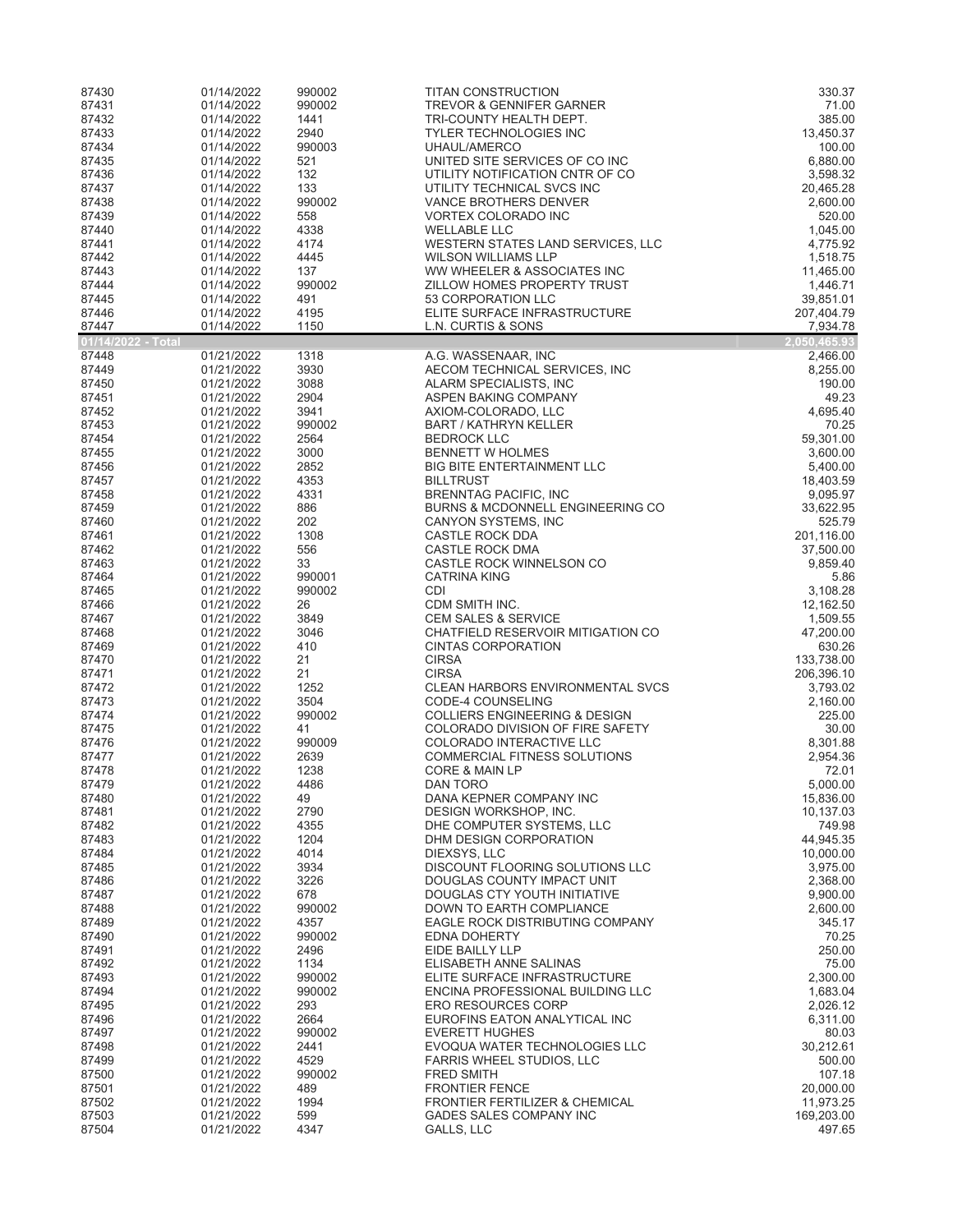| 87505          | 01/21/2022               | 336            | <b>GENERAL AIR SERVICE &amp; SUPPLY</b>                             | 57.42               |
|----------------|--------------------------|----------------|---------------------------------------------------------------------|---------------------|
| 87506          | 01/21/2022               | 990002         | <b>GEORGE GOST</b>                                                  | 100.97              |
| 87507          | 01/21/2022               | 3415           | <b>GILA LLC</b>                                                     | 29.00               |
| 87508          | 01/21/2022               | 990002         | <b>GOLDEN TRIANGLE CONSTRUCTION</b>                                 | 2,600.00            |
| 87509          | 01/21/2022               | 4250           | GOLDEN TRIANGLE CONSTRUCTION, INC                                   | 214,561.82          |
| 87510<br>87511 | 01/21/2022<br>01/21/2022 | 990002<br>1234 | <b>GREG RICHARDSON</b><br>HB&A                                      | 129.33<br>8,407.10  |
| 87512          | 01/21/2022               | 2470           | <b>HEALTHY ADDICTIONS</b>                                           | 861.80              |
| 87513          | 01/21/2022               | 302            | HIGHLANDS RANCH LAW ENFRCMNT TRNG                                   | 26,040.00           |
| 87514          | 01/21/2022               | 3539           | <b>HOLBROOK SERVICE LLC</b>                                         | 225.00              |
| 87515          | 01/21/2022               | 4528           | HUMANITY MEMORIAL INC                                               | 500.00              |
| 87516          | 01/21/2022               | 2091           | <b>INDIGO WATER GROUP LLC</b>                                       | 7,150.00            |
| 87517          | 01/21/2022               | 3985           | <b>INNOSOFT FUSION</b>                                              | 32,993.99           |
| 87518          | 01/21/2022               | 3457           | <b>INTERIOR ENVIRONMENTS</b>                                        | 7,880.60            |
| 87519          | 01/21/2022               | 2932           | INTERMOUNTAIN LOCK AND SECURITY SUP                                 | 110.26              |
| 87520<br>87521 | 01/21/2022               | 3745<br>990001 | <b>IRON WOMAN CONSTR &amp; ENVIRON SVCS</b><br><b>JACK CAULEY</b>   | 808.50              |
| 87522          | 01/21/2022<br>01/21/2022 | 990002         | JEFFERY & MONETTE HAWKINS                                           | 63.50<br>106.47     |
| 87523          | 01/21/2022               | 4527           | JEFFREY D MCWILLIAMS                                                | 3,568.69            |
| 87524          | 01/21/2022               | 4525           | JK CONCEPTS, INC                                                    | 1,585.00            |
| 87525          | 01/21/2022               | 3450           | <b>JOSEPH MICHAEL WALTER</b>                                        | 1,150.00            |
| 87526          | 01/21/2022               | 3449           | <b>KELLI ROSSITER</b>                                               | 350.00              |
| 87527          | 01/21/2022               | 4530           | <b>KENNETH HILL BURTON</b>                                          | 287.68              |
| 87528          | 01/21/2022               | 824            | <b>KENZ &amp; LESLIE DISTRIBUTING</b>                               | 48.30               |
| 87529          | 01/21/2022               | 990007         | RESTITUTION REIMBURSEMENT                                           | 100.00              |
| 87530          | 01/21/2022               | 802            | KISSINGER & FELLMAN PC                                              | 8.50                |
| 87531<br>87532 | 01/21/2022<br>01/21/2022 | 4443<br>1150   | KONICA MINOLTA DEPT LA 22988<br>L.N. CURTIS & SONS                  | 27,195.00<br>978.99 |
| 87533          | 01/21/2022               | 3069           | LAB SEVEN DESIGNS AND IMPRINTS LLC                                  | 14,765.10           |
| 87534          | 01/21/2022               | 990002         | <b>LARRY HEAROLD</b>                                                | 226.32              |
| 87535          | 01/21/2022               | 990002         | <b>LAZY H INC</b>                                                   | 150.00              |
| 87536          | 01/21/2022               | 3162           | LES MILLS UNITED STATES TRADING INC                                 | 534.00              |
| 87537          | 01/21/2022               | 3496           | LITHOS ENGINEERING, LLC                                             | 2.375.00            |
| 87538          | 01/21/2022               | 399            | LOW VOLTAGE INSTALLATIONS                                           | 510.12              |
| 87539          | 01/21/2022               | 951            | LYONS GADDIS KAHN HALL JEFFERS                                      | 24,650.44           |
| 87540          | 01/21/2022               | 509            | MATHESON TRI-GAS, INC                                               | 1,145.94            |
| 87541<br>87542 | 01/21/2022               | 118<br>4407    | MCCANDLESS TRUCK CENTER LLC                                         | 1,519.64            |
| 87543          | 01/21/2022<br>01/21/2022 | 990001         | MEDLINE INDUSTRIES, INC.<br>MICHELLE ASHLEY SCIORTINO               | 2,640.58<br>51.52   |
| 87544          | 01/21/2022               | 990001         | <b>MIKE HYMAN</b>                                                   | 3,680.60            |
| 87545          | 01/21/2022               | 3509           | MINERVA BUNKER GEAR CLEANERS OF CO                                  | 824.25              |
| 87546          | 01/21/2022               | 990002         | <b>MONICA SHAAF</b>                                                 | 5.07                |
| 87547          | 01/21/2022               | 4257           | <b>MOUNTAIN STATES LIGHTING</b>                                     | 2,790.00            |
| 87548          | 01/21/2022               | 3072           | MOUNTAIN WEST PRODUCTION GROUP                                      | 12,862.00           |
| 87549          | 01/21/2022               | 966            | MUNICIPAL EMERGENCY SERVICES                                        | 560.46              |
| 87550          | 01/21/2022               | 990009         | MURDOCH'S RANCH & HOME SUPPLY LLC                                   | 10,301.56           |
| 87551<br>87552 | 01/21/2022               | 329<br>100     | NATIONAL ELECTRIC CONSTRUCTION<br>NICOLETTI-FLATER ASSOCIATES, PLLP | 269.00<br>617.50    |
| 87553          | 01/21/2022<br>01/21/2022 | 1796           | NORRIS DESIGN INC.                                                  | 15,240.29           |
| 87554          | 01/21/2022               | 990002         | OPEN DOOR PROPERTY TRUST                                            | 180.31              |
| 87555          | 01/21/2022               | 990002         | OPEN DOOR PROPERTY TRUST                                            | 206.14              |
| 87556          | 01/21/2022               | 990002         | OPEN DOOR PROPERTY TRUST                                            | 228.76              |
| 87557          | 01/21/2022               | 990002         | OPENDOOR PRPERTY TRUST                                              | 77.39               |
| 87558          | 01/21/2022               | 2708           | PARKER PORT-A-POTTY INC                                             | 293.00              |
| 87559          | 01/21/2022               | 628            | PARKER WATER & SANITATION DIST                                      | 59,089.89           |
| 87560          | 01/21/2022               | 3968           | PEAK PERFORMANCE PHYSICAL THERAPY                                   | 2,000.00            |
| 87561<br>87562 | 01/21/2022<br>01/21/2022 | 990002<br>448  | PHILLIP/SHEILA LANDEROS<br>PINERY WATER & WASTEWATER DISTRICT       | 83.83<br>18,828.78  |
| 87563          | 01/21/2022               | 4396           | PUREFLOW FILTRATION DIV CALIFORNIA                                  | 19,348.00           |
| 87564          | 01/21/2022               | 990002         | RAMONA & STEPHEN JENTZ                                              | 124.83              |
| 87565          | 01/21/2022               | 3763           | RESPEC COMPANY, LLC                                                 | 2,113.00            |
| 87566          | 01/21/2022               | 3534           | REXEL USA, INC                                                      | 23,580.00           |
| 87567          | 01/21/2022               | 3405           | RHINEHART OIL CO INC                                                | 562.35              |
| 87568          | 01/21/2022               | 990001         | ROBERT SPICHER                                                      | 827.00              |
| 87569          | 01/21/2022               | 308            | ROCKY MOUNTAIN AIR SOLUTIONS                                        | 204.10              |
| 87570          | 01/21/2022               | 990002         | ROCKY MOUNTAIN CIVIL ENGINEERING                                    | 225.00              |
| 87571<br>87572 | 01/21/2022<br>01/21/2022 | 316<br>2324    | RODGER NEWELL<br>RSD REFRIGERATION SUPPLIES DISTRIB                 | 80.00<br>258.01     |
| 87573          | 01/21/2022               | 836            | SAFETY & CONSTRUCTION SUPPLY                                        | 87.75               |
| 87574          | 01/21/2022               | 1077           | <b>SAFEWARE INC</b>                                                 | 250.00              |
| 87575          | 01/21/2022               | 3932           | SPIRIT LAKE, LLC                                                    | 1,800.00            |
| 87576          | 01/21/2022               | 345            | SPRADLIN PRINTING INC                                               | 595.00              |
| 87577          | 01/21/2022               | 2558           | STATEWIDE INTERNET PORTAL AUTHORITY                                 | 42,899.67           |
| 87578          | 01/21/2022               | 2659           | SUMMIT TRAFFIC SOLUTIONS LLC                                        | 130,940.00          |
| 87579          | 01/21/2022               | 4526           | TEN POINT SALES AND MARKETING, LLC                                  | 46.36               |
| 87580          | 01/21/2022               | 3289           | TEST GAUGE INC. - CO                                                | 2,161.93            |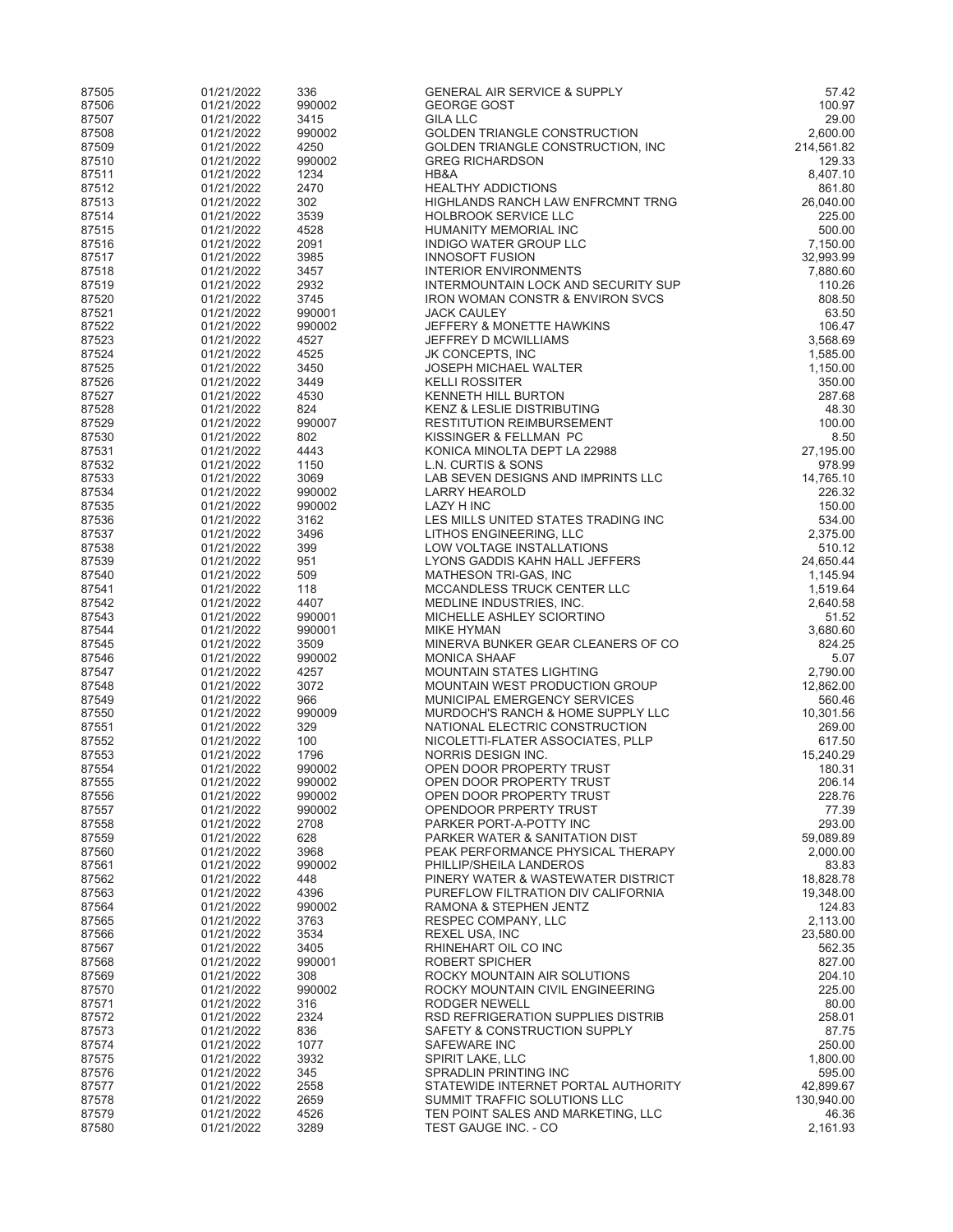| 87581              | 01/21/2022               | 397              | THE ARCHITERRA GROUP, INC                                               | 2,751.25              |
|--------------------|--------------------------|------------------|-------------------------------------------------------------------------|-----------------------|
| 87582              | 01/21/2022               | 3603             | THE SEWCIAL LIFE LLC                                                    | 303.00                |
| 87583<br>87584     | 01/21/2022<br>01/21/2022 | 1460<br>990002   | THOMSON REUTERS-WEST PUBLISHING COR<br><b>TITAN CONSTRUCTION</b>        | 46.91<br>2,300.00     |
| 87585              | 01/21/2022               | 2332             | <b>TREATMENT TECHNOLOGY</b>                                             | 10,215.65             |
| 87586              | 01/21/2022               | 990002           | <b>TRICIA SHEPARD</b>                                                   | 104.27                |
| 87587              | 01/21/2022               | 3429             | UCHEALTH MEDICAL GROUP                                                  | 460.00                |
| 87588              | 01/21/2022               | 521              | UNITED SITE SERVICES OF CO INC                                          | 11,158.34             |
| 87589<br>87590     | 01/21/2022<br>01/21/2022 | 278<br>132       | USA BLUE BOOK<br>UTILITY NOTIFICATION CNTR OF CO                        | 2,491.10<br>253.44    |
| 87591              | 01/21/2022               | 4212             | VZP DIGITAL, INC.                                                       | 680.00                |
| 87592              | 01/21/2022               | 4446             | WAY WEST MEDIA                                                          | 1,170.00              |
| 87593              | 01/21/2022               | 141              | <b>WESTSIDE TOWING INC</b>                                              | 300.00                |
| 87594              | 01/21/2022               | 4411             | WINDOW GENIE OF HIGHLANDS RANCH                                         | 249.00                |
| 87595<br>87596     | 01/21/2022<br>01/21/2022 | 990002<br>990002 | <b>ZILLOW CLOSING SERVICES</b><br>ZILLOW CLOSING SERVICES               | 232.79<br>371.79      |
| 87597              | 01/21/2022               | 990002           | ZIMMERMAN & ASSOCIATES                                                  | 118.42                |
| 87598              | 01/21/2022               | 4451             | ZTH EVENT SOLUTIONS LLC                                                 | 811.90                |
| 87599              | 01/21/2022               | 684              | 18TH JUDICIAL DIST JUVNL ASSMNT                                         | 22,762.00             |
| 01/21/2022 - Total |                          |                  |                                                                         | 1,965,071.33          |
| 87600<br>87601     | 01/28/2022<br>01/28/2022 | 438<br>3930      | <b>ACUSHNET COMPANY</b>                                                 | 249.99<br>19,963.29   |
| 87602              | 01/28/2022               | 3246             | AECOM TECHNICAL SERVICES, INC<br>AGISI ENVIRONMENTAL SERVICES LLC       | 3,055.00              |
| 87603              | 01/28/2022               | 1411             | AIR FILTER SOLUTIONS INC                                                | 2,739.72              |
| 87604              | 01/28/2022               | 990002           | ALEXANDRA & ROBERT FERRIS                                               | 18.82                 |
| 87605              | 01/28/2022               | 3889             | ALLIANCE SAFETY INC.                                                    | 572.00                |
| 87606              | 01/28/2022               | 2794             | AMERICAN DRYGOODS                                                       | 1,329.64              |
| 87607<br>87608     | 01/28/2022<br>01/28/2022 | 2051<br>3807     | AMERICAN TRAFFIC SAFETY SERVICES<br>ANDERSON CONSULTING ENGINEERS, INC. | 412.00<br>12,887.50   |
| 87609              | 01/28/2022               | 990002           | ANN & MARK RAPP                                                         | 119.85                |
| 87610              | 01/28/2022               | 3268             | ATHLETICA SPORT SYSTEMS INC                                             | 5,870.00              |
| 87611              | 01/28/2022               | 990003           | AVALON INDUSTRIES INC                                                   | 126.61                |
| 87612              | 01/28/2022               | 990001           | <b>BENJAMIN CHRISTENSEN</b>                                             | 58.11                 |
| 87613<br>87614     | 01/28/2022<br>01/28/2022 | 104<br>990001    | <b>BLACK HILLS ENERGY</b><br><b>BRENT PICKRELL</b>                      | 28,089.78<br>90.96    |
| 87615              | 01/28/2022               | 3477             | <b>BUCKEYE CLEANING CENTERS</b>                                         | 651.04                |
| 87616              | 01/28/2022               | 4007             | <b>BUFFALO SECURITY</b>                                                 | 2,792.00              |
| 87617              | 01/28/2022               | 422              | CALLAWAY GOLF                                                           | 448.59                |
| 87618              | 01/28/2022               | 935              | CANFIELD DRILLING CO                                                    | 642.00                |
| 87619<br>87620     | 01/28/2022<br>01/28/2022 | 3651<br>3237     | CATAPULT SYSTEMS, LLC<br><b>CERTAPRO PAINTERS</b>                       | 4,488.00<br>0.00      |
| 87621              | 01/28/2022               | 2662             | CHATO'S CONCRETE, LLC                                                   | 18,898.52             |
| 87622              | 01/28/2022               | 3249             | COLORADO ANALYTICAL LAB                                                 | 133.20                |
| 87623              | 01/28/2022               | 250              | <b>COLORADO GOLF &amp; TURF</b>                                         | 387.54                |
| 87624              | 01/28/2022               | 990002           | <b>CONFLUENCE BUILDERS</b>                                              | 4,899.36              |
| 87625<br>87626     | 01/28/2022<br>01/28/2022 | 1238<br>3565     | <b>CORE &amp; MAIN LP</b><br>CORPORATE IMAGES, INC                      | 1,414.28<br>578.97    |
| 87627              | 01/28/2022               | 3636             | CORVUS ENVIRONMENTAL CONSULTING LLC                                     | 1,356.75              |
| 87628              | 01/28/2022               | 4515             | COWBOY MEADOWS, LLC                                                     | 1,200.00              |
| 87629              | 01/28/2022               | 23               | <b>CPS DISTRIBUTORS INC</b>                                             | 1,400.00              |
| 87630              | 01/28/2022               | 3332             | DANCE EXPLORATION LLC                                                   | 210.00                |
| 87631<br>87632     | 01/28/2022<br>01/28/2022 | 1197<br>990007   | DATA WEST CORPORATION<br><b>RESTITUTION REIMBURSEMENT</b>               | 9,442.29<br>210.80    |
| 87633              | 01/28/2022               | 4227             | DAVID EVANS AND ASSOCIATES, INC                                         | 46,136.40             |
| 87634              | 01/28/2022               | 990002           | <b>DAVID FORLANI</b>                                                    | 134.59                |
| 87635              | 01/28/2022               | 4355             | DHE COMPUTER SYSTEMS, LLC                                               | 2,839.98              |
| 87636              | 01/28/2022               | 57               | DOUGLAS CNTY SCHOOL DIST                                                | 30,697.32             |
| 87637<br>87638     | 01/28/2022<br>01/28/2022 | 990002<br>1644   | DREAM FINDERS HOMES<br>DTN LLC                                          | 77.39<br>6,336.00     |
| 87639              | 01/28/2022               | 4357             | EAGLE ROCK DISTRIBUTING COMPANY                                         | 353.81                |
| 87640              | 01/28/2022               | 4195             | ELITE SURFACE INFRASTRUCTURE                                            | 101,170.36            |
| 87641              | 01/28/2022               | 1664             | <b>ENGINUITY ENGINEERING SOLUTIONS</b>                                  | 3,105.00              |
| 87642              | 01/28/2022               | 2664             | EUROFINS EATON ANALYTICAL INC                                           | 8,480.00              |
| 87643<br>87644     | 01/28/2022<br>01/28/2022 | 1901<br>880      | EXPERT DISPOSAL & RECYCLING, LLC<br><b>FASTENAL COMPANY</b>             | 1,400.00<br>656.32    |
| 87645              | 01/28/2022               | 400              | FITNESS TECH LLC                                                        | 1,465.00              |
| 87646              | 01/28/2022               | 4277             | FLYMOTION, LLC                                                          | 22,865.00             |
| 87647              | 01/28/2022               | 4067             | FREEDOMPAY, INC.                                                        | 418.23                |
| 87648              | 01/28/2022               | 2318             | FRESH AIRE AIR FRESHENERS OF SO DEN                                     | 180.00                |
| 87649              | 01/28/2022               | 599              | GADES SALES COMPANY INC<br>GALLS, LLC                                   | 39,205.00<br>1,701.50 |
| 87650<br>87651     | 01/28/2022<br>01/28/2022 | 4347<br>3260     | <b>GARNEY COMPANIES INC</b>                                             | 205,467.74            |
| 87652              | 01/28/2022               | 2432             | <b>GEI CONSULTANTS, INC</b>                                             | 4,178.00              |
| 87653              | 01/28/2022               | 336              | <b>GENERAL AIR SERVICE &amp; SUPPLY</b>                                 | 114.84                |
| 87654              | 01/28/2022               | 3415             | <b>GILA LLC</b>                                                         | 293.05                |
| 87655              | 01/28/2022               | 4177             | GOLFNOW, LLC                                                            | 3,052.00              |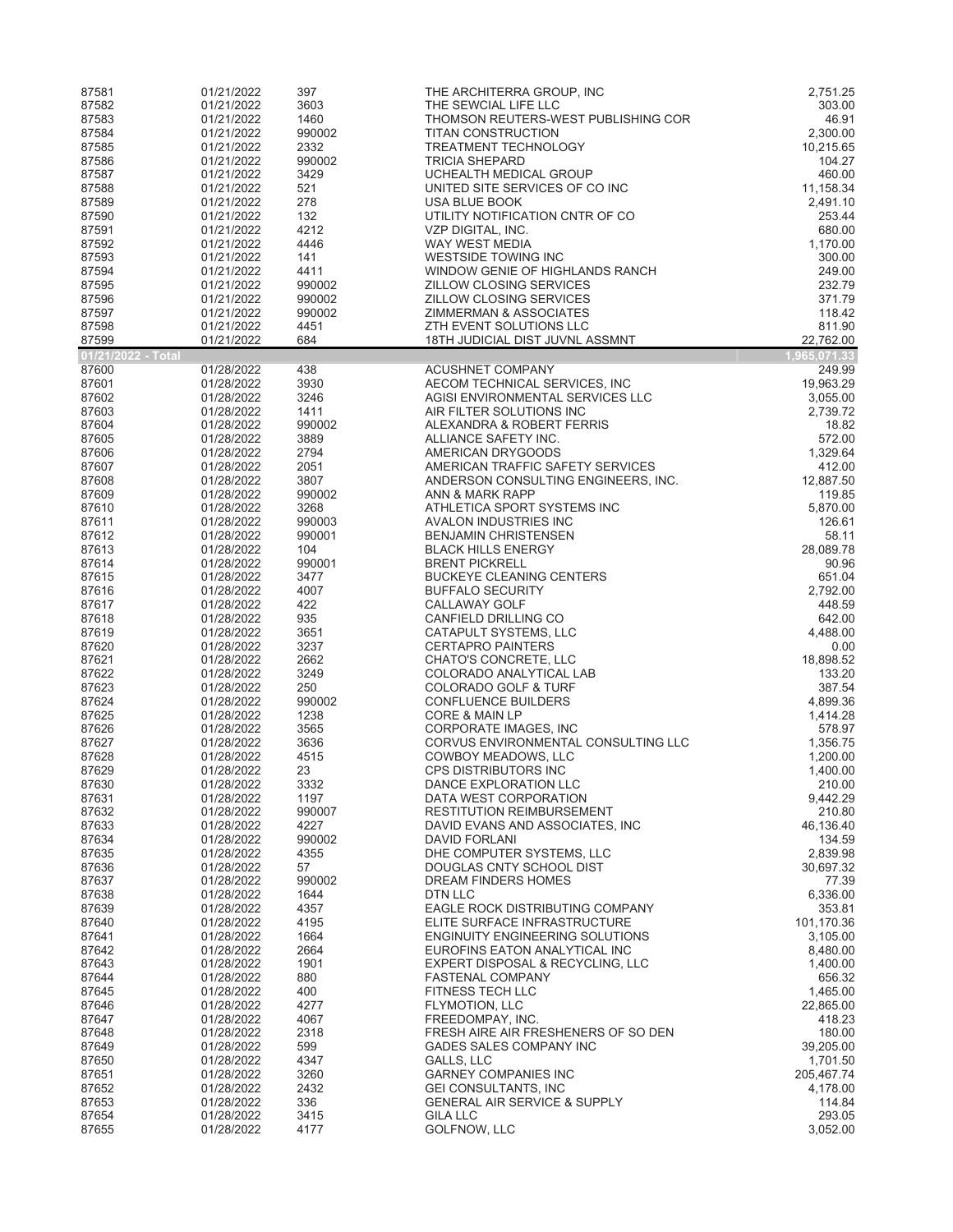| 87656          | 01/28/2022               | 990002           | <b>GRANT COLLINS</b>                                               | 105.89                |
|----------------|--------------------------|------------------|--------------------------------------------------------------------|-----------------------|
| 87657          | 01/28/2022               | 990002           | <b>GREG &amp; KATHY BUSCH</b>                                      | 79.46                 |
| 87658          | 01/28/2022               | 72               | <b>HACH COMPANY</b>                                                | 1,474.19              |
| 87659          | 01/28/2022               | 73               | HAULAWAY STORAGE CONTAINERS                                        | 432.00                |
| 87660<br>87661 | 01/28/2022<br>01/28/2022 | 990002<br>2470   | <b>HAYS &amp; COMPANY</b><br><b>HEALTHY ADDICTIONS</b>             | 16.00<br>197.91       |
| 87662          | 01/28/2022               | 4029             | HEWLETT-PACKARD FINANCIAL SVCS CO.                                 | 194.03                |
| 87663          | 01/28/2022               | 4531             | HIER DRILLING CO.                                                  | 320.00                |
| 87664          | 01/28/2022               | 990002           | <b>HOLLY HIRSCHHORN</b>                                            | 156.71                |
| 87665          | 01/28/2022               | 1628             | HYDRO RESOURCES-ROCKY MOUNTAIN INC                                 | 26,700.00             |
| 87666          | 01/28/2022               | 3457             | <b>INTERIOR ENVIRONMENTS</b>                                       | 230,493.23            |
| 87667          | 01/28/2022               | 3745             | <b>IRON WOMAN CONSTR &amp; ENVIRON SVCS</b>                        | 2,750.00              |
| 87668          | 01/28/2022               | 2025             | JACOBS ENGINEERING GROUP, INC                                      | 14,501.50             |
| 87669          | 01/28/2022               | 990002           | <b>JAMES / SHERYL JANSEN</b>                                       | 158.10                |
| 87670          | 01/28/2022               | 990002           | <b>JAMES ELLERTSON</b>                                             | 296.79                |
| 87671<br>87672 | 01/28/2022<br>01/28/2022 | 4467<br>418      | <b>JBS PIPELINE LLC</b><br><b>JC GOLF ACCESSORIES</b>              | 266,231.27<br>284.60  |
| 87673          | 01/28/2022               | 990002           | JOHN & JODI ALBORGHETTI                                            | 297.46                |
| 87674          | 01/28/2022               | 2916             | JOHN ADDISON                                                       | 224.00                |
| 87675          | 01/28/2022               | 990001           | JOHNATHAN MULLINEAUX                                               | 58.74                 |
| 87676          | 01/28/2022               | 3450             | JOSEPH MICHAEL WALTER                                              | 1,000.00              |
| 87677          | 01/28/2022               | 990001           | <b>JOSEPH MONTOYA</b>                                              | 214.16                |
| 87678          | 01/28/2022               | 4349             | JULIET F. MINER, ATTY AT LAW                                       | 2,310.00              |
| 87679          | 01/28/2022               | 499              | <b>JUSTICE SYSTEMS INC</b>                                         | 6,800.00              |
| 87680          | 01/28/2022               | 3449             | <b>KELLI ROSSITER</b>                                              | 200.00                |
| 87681<br>87682 | 01/28/2022<br>01/28/2022 | 990002<br>990007 | <b>KEVIN LANCASTER</b><br><b>RESTITUTION REIMBURSEMENT</b>         | 173.99<br>100.00      |
| 87683          | 01/28/2022               | 2726             | KIOWA ENGINEERING CORPORATION                                      | 785.00                |
| 87684          | 01/28/2022               | 3369             | KONICA MINOLTA BUS SOLUTION USA INC                                | 311.85                |
| 87685          | 01/28/2022               | 3571             | <b>KUTAK ROCK LLP</b>                                              | 7,606.00              |
| 87686          | 01/28/2022               | 2281             | LEONARD RICE CONSULTING WATER ENGRS                                | 1,857.00              |
| 87687          | 01/28/2022               | 3418             | LIFE-ASSIST INC                                                    | 25.32                 |
| 87688          | 01/28/2022               | 990002           | LINDEN PARTNERS LLC POPLAR INV                                     | 556.86                |
| 87689          | 01/28/2022               | 86               | LL JOHNSON DISTRIBUTING CO                                         | 109.22                |
| 87690          | 01/28/2022               | 990001           | <b>MARGIE HUTTON</b>                                               | 32.48                 |
| 87691          | 01/28/2022               | 990002           | <b>MARK GILL</b>                                                   | 67.04                 |
| 87692<br>87693 | 01/28/2022<br>01/28/2022 | 1842<br>990001   | METRO TRANSPORTATION PLANNING & SO<br><b>MICAH CASKEY</b>          | 1,506.30<br>844.63    |
| 87694          | 01/28/2022               | 2575             | MIZUNO USA, INC                                                    | 198.72                |
| 87695          | 01/28/2022               | 2866             | MOORE LUMBER CASTLE ROCK                                           | 600.90                |
| 87696          | 01/28/2022               | 580              | <b>MULLER ENGINEERING CO</b>                                       | 7,187.07              |
| 87697          | 01/28/2022               | 2871             | MUNICIPAL CODE CORPORATION                                         | 1,877.00              |
| 87698          | 01/28/2022               | 176              | MUNICIPAL TREATMENT EQUIPMENT INC                                  | 732.45                |
| 87699          | 01/28/2022               | 329              | NATIONAL ELECTRIC CONSTRUCTION                                     | 655.00                |
| 87700          | 01/28/2022               | 3858             | NEOTREKS, INC.                                                     | 2,064.00              |
| 87701<br>87702 | 01/28/2022<br>01/28/2022 | 2293<br>990002   | OLSSON, INC.                                                       | 13,281.25<br>435.68   |
| 87703          | 01/28/2022               | 990002           | OP SPE PHX1 LLC<br>OPEN DOOR PROPERTY TRUST                        | 185.35                |
| 87704          | 01/28/2022               | 990002           | OPEN DOOR PROPERTY TRUST                                           | 85.86                 |
| 87705          | 01/28/2022               | 990009           | OVERSTOCK.COM                                                      | 4,226.04              |
| 87706          | 01/28/2022               | 2806             | P & W GOLF SUPPLY LLC                                              | 474.80                |
| 87707          | 01/28/2022               | 990008           | PIA SMITH                                                          | 227.00                |
| 87708          | 01/28/2022               | 2113             | <b>PING</b>                                                        | 1,439.30              |
| 87709          | 01/28/2022               | 1680             | PIONEER ATHLETICS                                                  | 1,246.60              |
| 87710          | 01/28/2022               | 112              | PLUM CREEK WATER RECLAMATION AUTHOR                                | 425.790.25            |
| 87711          | 01/28/2022               | 116              | RELIANCE METAL CENTER                                              | 1,509.11              |
| 87712<br>87713 | 01/28/2022<br>01/28/2022 | 3763<br>3405     | RESPEC COMPANY, LLC<br>RHINEHART OIL CO INC                        | 11,546.75<br>1,496.92 |
| 87714          | 01/28/2022               | 990003           | RICHMOND AMERICAN HOMES                                            | 5,000.00              |
| 87715          | 01/28/2022               | 990001           | ROBERTA ROMERO-MADRIL                                              | 54.61                 |
| 87716          | 01/28/2022               | 3009             | ROCKSOL CONSULTING GROUP, INC                                      | 6,186.00              |
| 87717          | 01/28/2022               | 2180             | ROCKY MOUNTAIN PUMP & CONTROLS, LLC                                | 197.00                |
| 87718          | 01/28/2022               | 3091             | ROYAL TEXTILES PRODUCT COMPANY                                     | 3,473.95              |
| 87719          | 01/28/2022               | 3356             | SABELL'S CIVIL & LANDSCAPE LLC                                     | 790.00                |
| 87720          | 01/28/2022               | 1077             | SAFEWARE INC                                                       | 123.08                |
| 87721          | 01/28/2022<br>01/28/2022 | 3848<br>990002   | SCHINDLER ELEVATOR CORPORATION<br><b>SEAN &amp; CLAUDIA PEIPER</b> | 3,321.36<br>221.29    |
| 87722<br>87723 | 01/28/2022               | 817              | SEH - SHORT ELLIOTT HENDRICKSON INC                                | 44,954.20             |
| 87724          | 01/28/2022               | 2508             | SOUTH METRO WISE AUTHORITY                                         | 191,683.52            |
| 87725          | 01/28/2022               | 345              | SPRADLIN PRINTING INC                                              | 207.00                |
| 87726          | 01/28/2022               | 3108             | STANLEY CONSULTANTS INC                                            | 53,540.50             |
| 87727          | 01/28/2022               | 4533             | STEVEN WADE CARMER                                                 | 500.00                |
| 87728          | 01/28/2022               | 4170             | SWANNIES GOLF APPAREL CO.                                          | 1,199.59              |
| 87729          | 01/28/2022               | 244              | SYSCO DENVER INC                                                   | 508.95                |
| 87730          | 01/28/2022               | 189              | T.LOWELL CONSTRUCTION INC                                          | 148,020.29            |
| 87731          | 01/28/2022               | 2523             | TALLGRASS KITCHEN & BATH, LLC                                      | 2,464.00              |